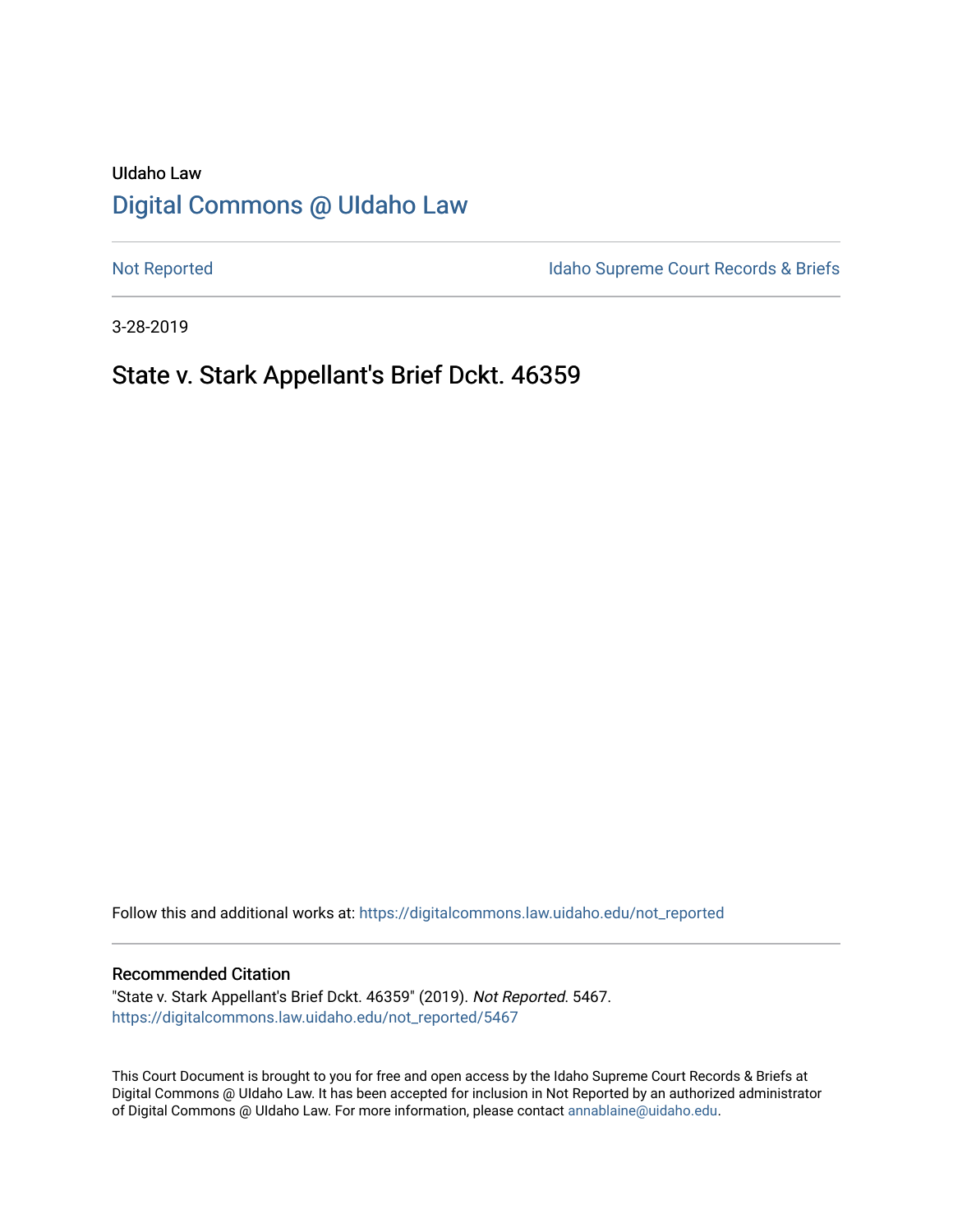Electronically Filed 3/28/2019 11:59 AM Idaho Supreme Court Karel Lehrman, Clerk of the Court By: Brad Thies, Deputy Clerk

#### **IN THE SUPREME COURT OF THE STATE OF IDAHO**

**STATE OF IDAHO, )**

**Plaintiff-Respondent, )**

**v. )**

**KEEGAN ALLEN STARK, ) APPELLANT'S BRIEF**

**Defendant-Appellant. ) \_\_\_\_\_\_\_\_\_\_\_\_\_\_\_\_\_\_\_\_\_\_\_\_\_\_\_\_\_\_)**

**) NO. 46359-2018**

**)**

**)**

**) ADA COUNTY NO. CR01-18-8720**

### **BRIEF OF APPELLANT** \_\_\_\_\_\_\_\_\_\_\_\_\_\_\_\_\_\_\_\_\_\_\_\_

\_\_\_\_\_\_\_\_\_\_\_\_\_\_\_\_\_\_\_\_\_\_\_\_

## **APPEAL FROM THE DISTRICT COURT OF THE FOURTH JUDICIAL DISTRICT OF THE STATE OF IDAHO, IN AND FOR THE COUNTY OF ADA**

\_\_\_\_\_\_\_\_\_\_\_\_\_\_\_\_\_\_\_\_\_\_\_\_

### **HONORABLE JASON D. SCOTT District Judge**

\_\_\_\_\_\_\_\_\_\_\_\_\_\_\_\_\_\_\_\_\_\_\_\_

**ERIC D. FREDERICKSEN KENNETH K. JORGENSEN State Appellate Public Defender Deputy Attorney General I.S.B. #6555 Criminal Law Division**

**BEN P. MCGREEVY Boise, Idaho 83720-0010 Deputy State Appellate Public Defender (208) 334-4534 Deputy State Appellate Public Defender I.S.B. #8712 322 E. Front Street, Suite 570 Boise, Idaho 83702 Phone: (208) 334-2712 Fax: (208) 334-2985 E-mail: documents@sapd.state.id.us**

**ATTORNEYS FOR ATTORNEY FOR DEFENDANT-APPELLANT PLAINTIFF-RESPONDENT**

**P.O. Box 83720**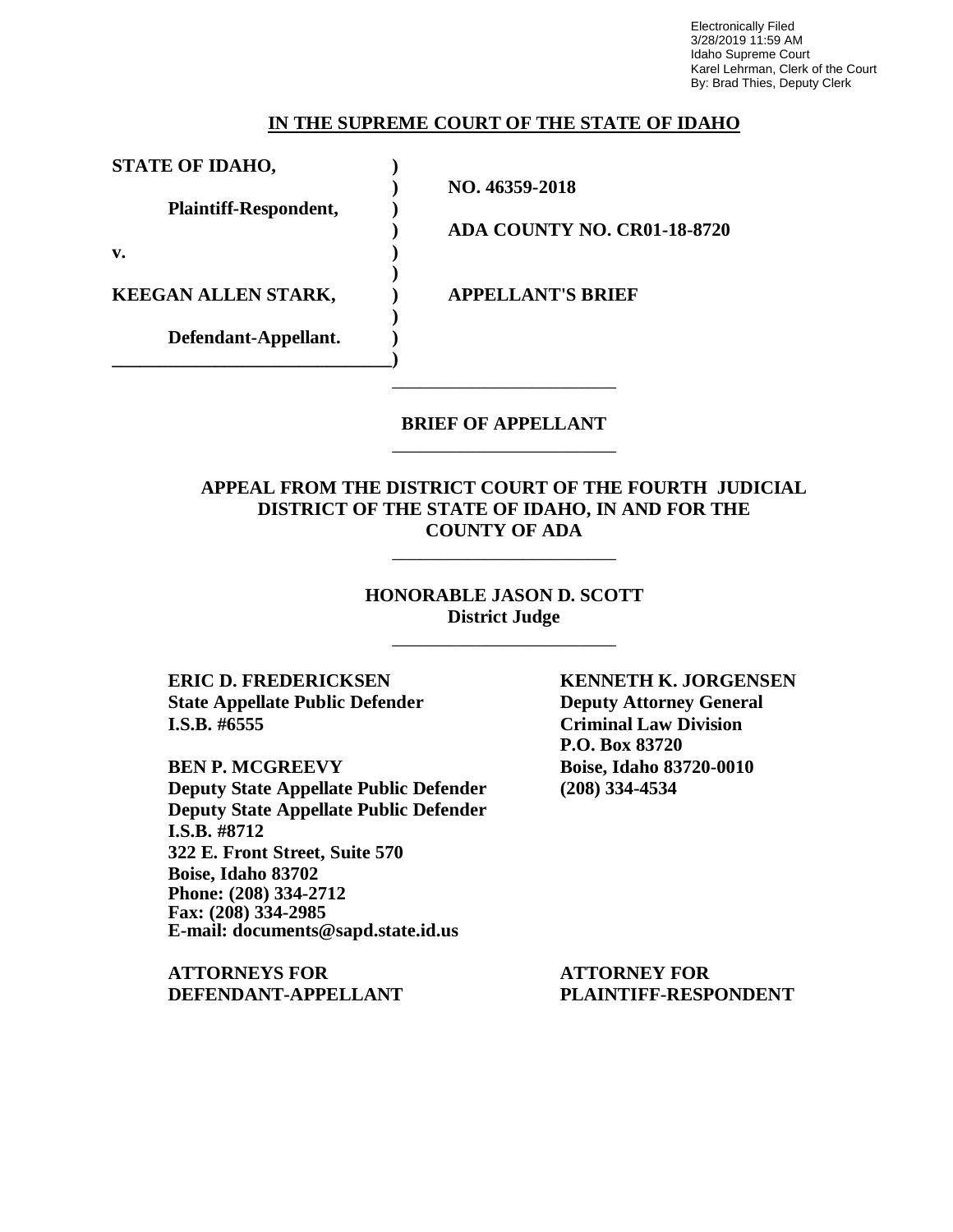# **TABLE OF CONTENTS**

| Statement of the Facts and                                                                                                                     |
|------------------------------------------------------------------------------------------------------------------------------------------------|
|                                                                                                                                                |
|                                                                                                                                                |
| The District Court Erred When It Denied Mr. Stark's Motion To Suppress,<br>Because The Officers Did Not Have Reasonable, Articulable Suspicion |
|                                                                                                                                                |
|                                                                                                                                                |
| C. The Officers Did Not Have A Particularized And Objective Basis                                                                              |
|                                                                                                                                                |
|                                                                                                                                                |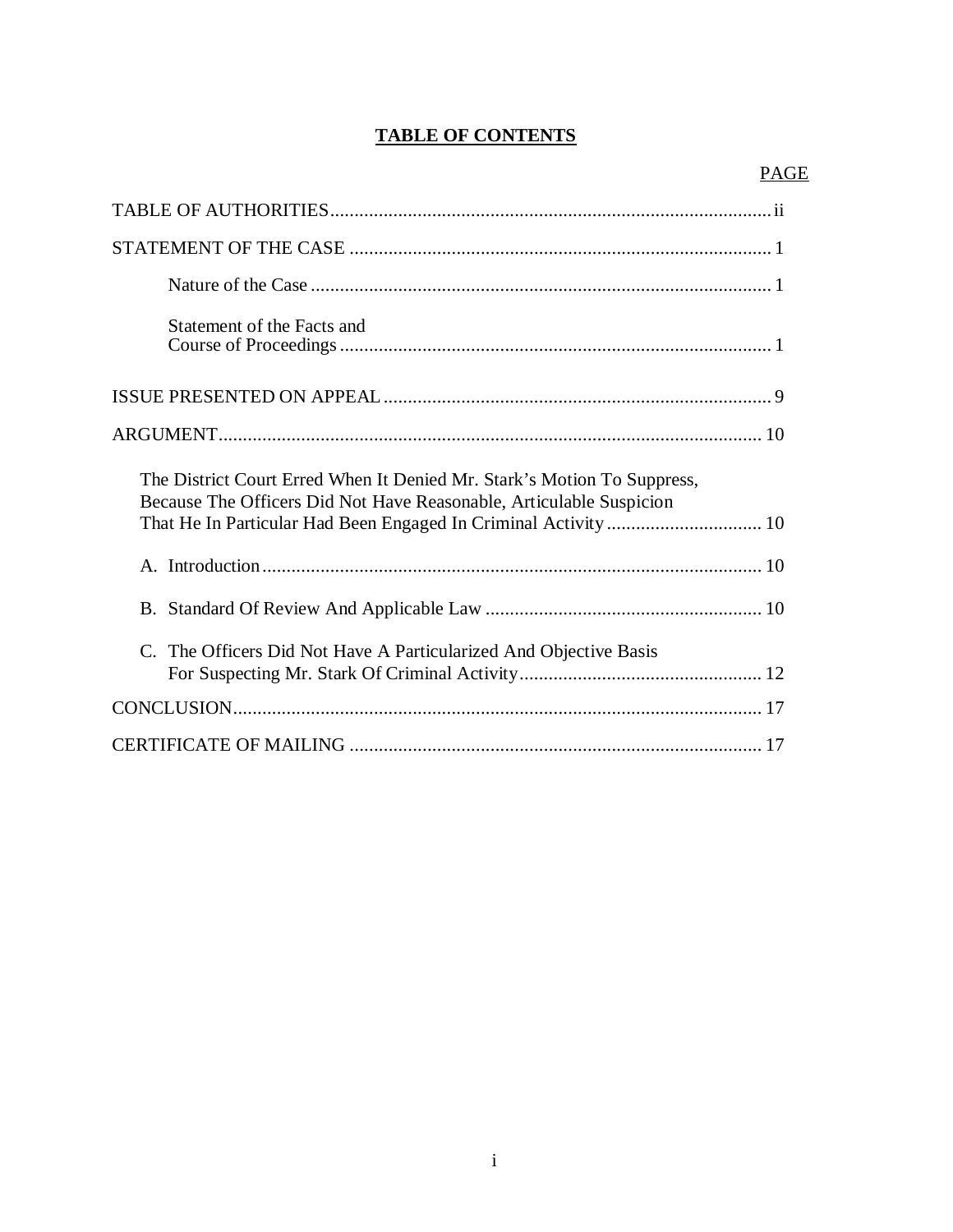# **TABLE OF AUTHORITIES**

# Cases

# **Statutes**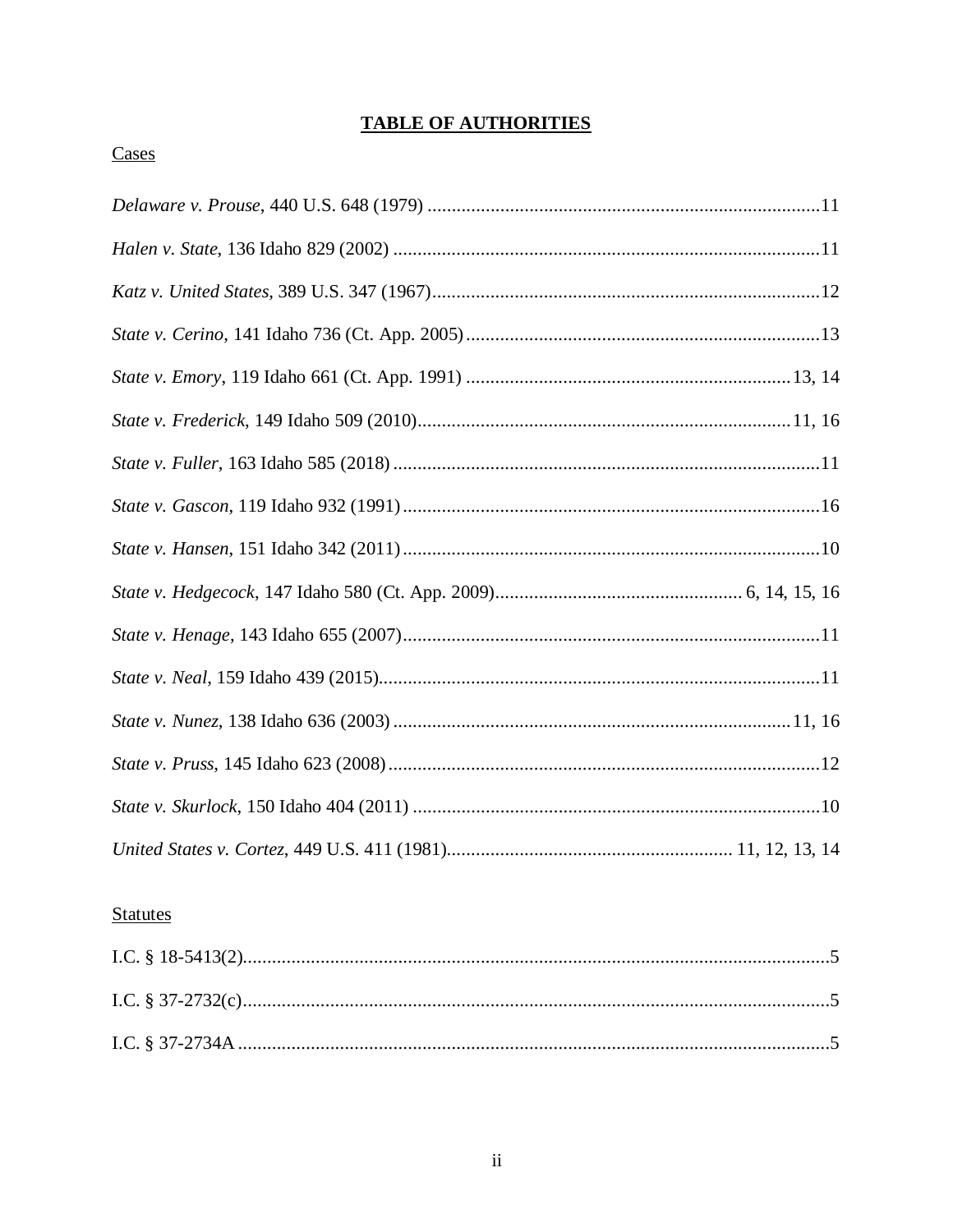#### STATEMENT OF THE CASE

#### Nature of the Case

Although they had not seen him commit an offense, officers stopped Keegan Allen Stark in a "high risk" traffic stop, blocking off the car he was driving with multiple police vehicles and ordering him out of the car with their guns drawn. The officers stopped Mr. Stark because, in the weeks and months before the traffic stop, an officer had seen another person driving the same car, and suspected that person of having an outstanding warrant and committing criminal activity. Mr. Stark filed a motion to suppress the evidence discovered as a result of the traffic stop. The district court denied the motion to suppress, on the basis the officers had reasonable, articulable suspicion to justify the stop because they had reasonable, articulable suspicion the other person was inside the car, subject to an outstanding warrant, and had committed a crime.

In this appeal following entry of a conditional plea, Mr. Stark asserts the district court erred when it denied his motion to suppress, because the officers did not have reasonable, articulable suspicion that he in particular had been engaged in criminal activity. Under the totality of the circumstances here, the officers did not have a particularized and objective basis for suspecting Mr. Stark—the particular person actually stopped—of criminal activity.

#### Statement of the Facts and Course of Proceedings

According to the district court's findings of fact at the motion to suppress hearing, on December 7, 2017, Officer Sikko Barghoorn of the Garden City Police Department saw a red Saturn Ion car with black rims. (Tr., p.51, Ls.8-12, p.53, Ls.8-9; *see* Tr., p.8, L.18 – p.9, L.5.)[1](#page-4-0) Officer Barghoorn testified the car caught his attention because he believed it had a fictitious

<span id="page-4-0"></span><sup>&</sup>lt;sup>1</sup> All citations to "Tr." refer to the transcript of the motion to suppress hearing, conducted on April 26, 2018.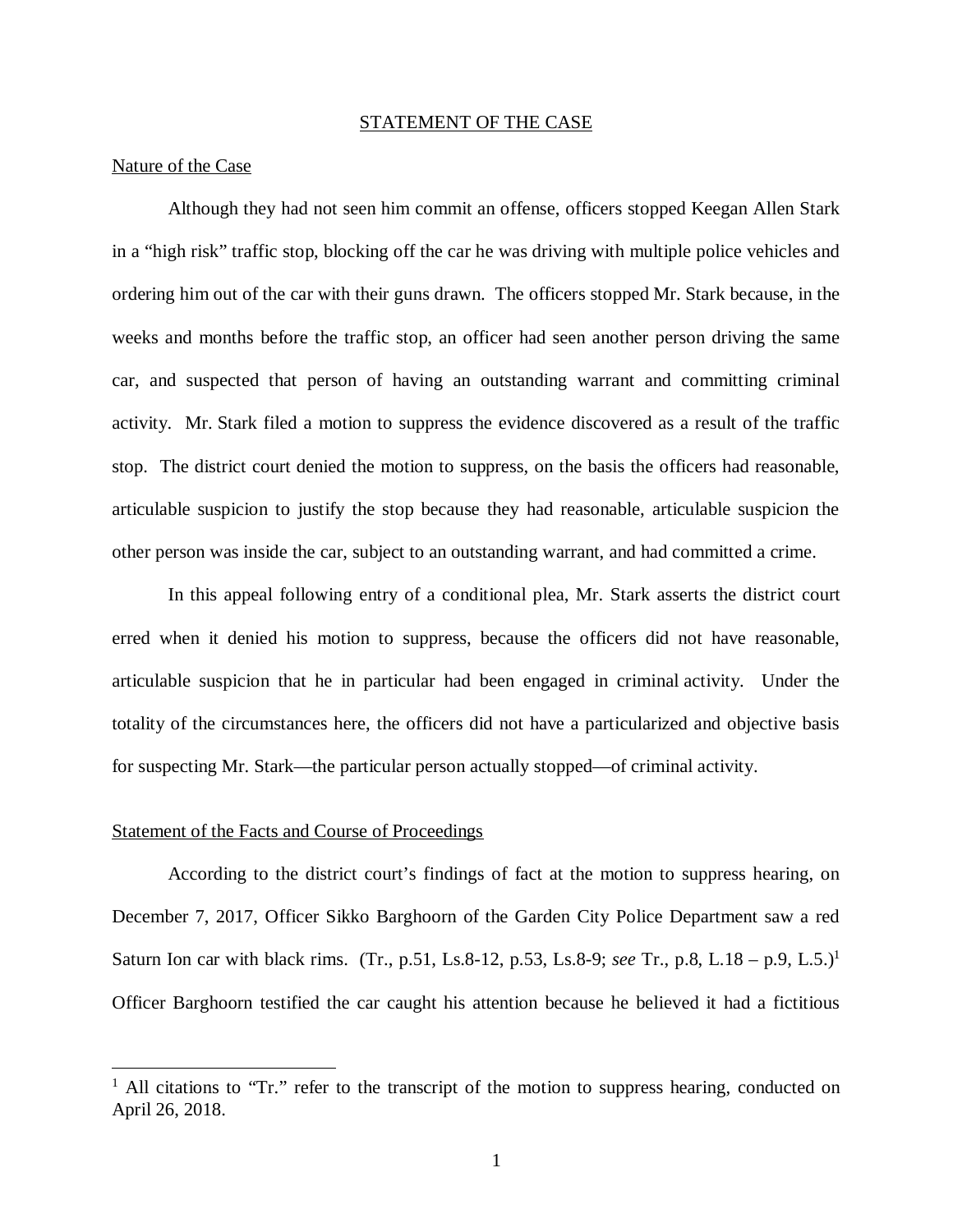display on the license plate. (*See* Tr., p.12, L.17 – p.13, L.6.) On cross-examination, Officer Barghoorn testified he later discovered the car's license plates were valid, and he had just run the plates wrong. (*See* Tr., p.39, L.25 – p.40, L.6.)

The district court found the officer intended to stop the car, but the car increased its speed, went into the wrong lane of travel, and got away. (*See* Tr., p.51, Ls.13-16.) Officer Barghoorn later found the car parked on the wrong side of the road, and saw a syringe in the car. (*See* Tr., p.51, Ls.17-21.) Law enforcement then searched the car, finding a debit card belonging to a Justin Burns, as well as a convenience store receipt from the day before, December 6, 2017. (*See* Tr., p.51, L.21 – p.52, L.1.) The syringe tested presumptively positive for methamphetamine. (*See* Tr., p.61, Ls.5-7.) Officer Barghoorn testified the car was eventually released to one of the registered owners, who was not Mr. Burns or Mr. Stark. (*See* Tr., p.19, Ls.11-18.)

Officer Barghoorn, the district court found, had not seen the person driving the car enough to identity the driver on December 7. (*See* Tr., p.52, Ls.2-5.) In surveillance video from the convenience store on December 6, the officer saw a person matching the physical appearance of Mr. Burns. (*See* Tr., p.52, Ls.5-13.) The district court determined Officer Barghoorn had the belief that Mr. Burns was in possession of the car on December 6, and the officer inferred Mr. Burns was likely driving the car on December 7. (*See* Tr., p.52, Ls.17-23.) The district court then determined the officer "concluded that Mr. Burns is at least a suspect in an eludingtype investigation, also for the drug materials found in the car on December 7 as well." (Tr., p.52, L.23 – p.53, L.2.) Officer Barghoorn also learned Mr. Burns was a parolee, and an agent's warrant was in process but not yet issued for him. (*See* Tr., p.53, Ls.3-7.)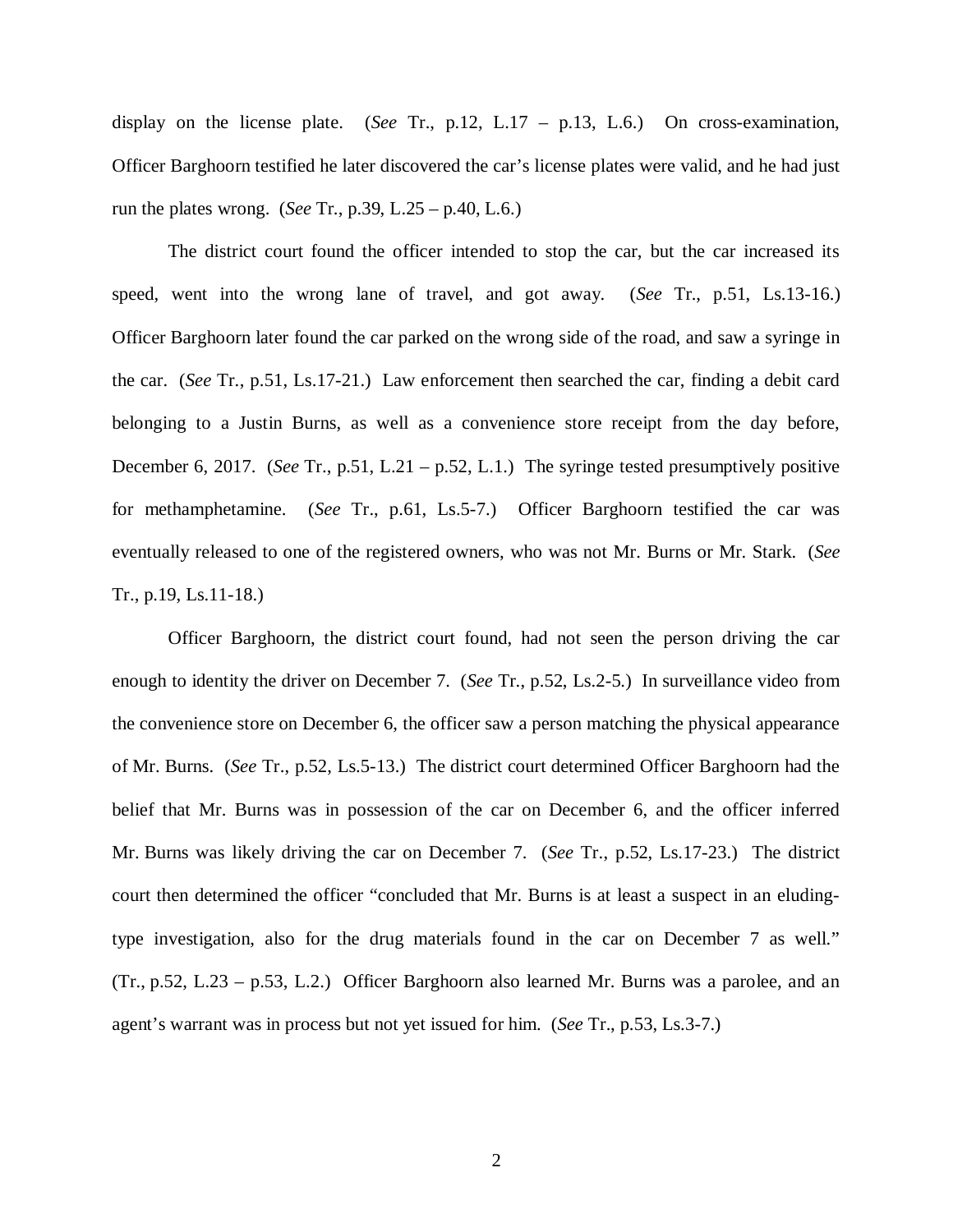On February 8, 2018, Officer Barghoorn encountered the red Saturn Ion in the same general area in Garden City. (*See* Tr., p.53, Ls.8-14.) The district court found the officer had positioned himself in a way to see the car's driver, "and he sees that it is the same person that he understands to be Justin Burns based on the investigation he did in relation to the December 7 incident." (Tr., p.53, Ls.15-20.) The officer believed he had information connecting Mr. Burns to the car on two or three prior occasions. (*See* Tr., p.53, Ls.21-25.) However, Officer Barghoorn was not "able to apprehend or make direct contact with this Justin Burns who, once he parks his car, flees on foot, and the officer doesn't arrest or have some sort of a conversation with him." (Tr., p.54, Ls.3-8.) Based on the February 8 encounter, the officer learned that Mr. Burns was now subject to a parole violation warrant. (*See* Tr., p.55, Ls.18-20.)

Officer Barghoorn again encountered the red Saturn Ion on February 20, 2018, in the same general area as the two previous encounters. (*See* Tr., p.54, Ls.9-18.) On crossexamination, Officer Barghoorn testified he essentially did not see who was driving the car before the seizure. (*See* Tr., p.40, Ls.11-15.) The district court found the officer followed the car as it went down State Street in Boise, turned south for a block on 17<sup>th</sup> Street, turned east onto Jefferson Street, and then turned south on 13<sup>th</sup> Street. (*See* Tr., p.54, L.19 – p.55, L.2.) Officers stopped the car on 13th and Main in downtown Boise. (*See* Tr., p.55, Ls.2-3.)

Officer Barghoorn testified he was coordinating with other units before he initiated the traffic stop (*see* Tr., p.23, Ls.3-20), and on cross-examination he testified there were approximately eight officers and six police cars involved in the stop (*see* Tr., p.36, Ls.3-17). Some officers blocked the car from the front, while Officer Barghoorn came from behind to prevent the car from getting away. (*See* Tr., p.36, L.18 – p.37, L.8.) He testified on direct examination that the officers treated the stop as a "high risk" or "felony" traffic stop, meaning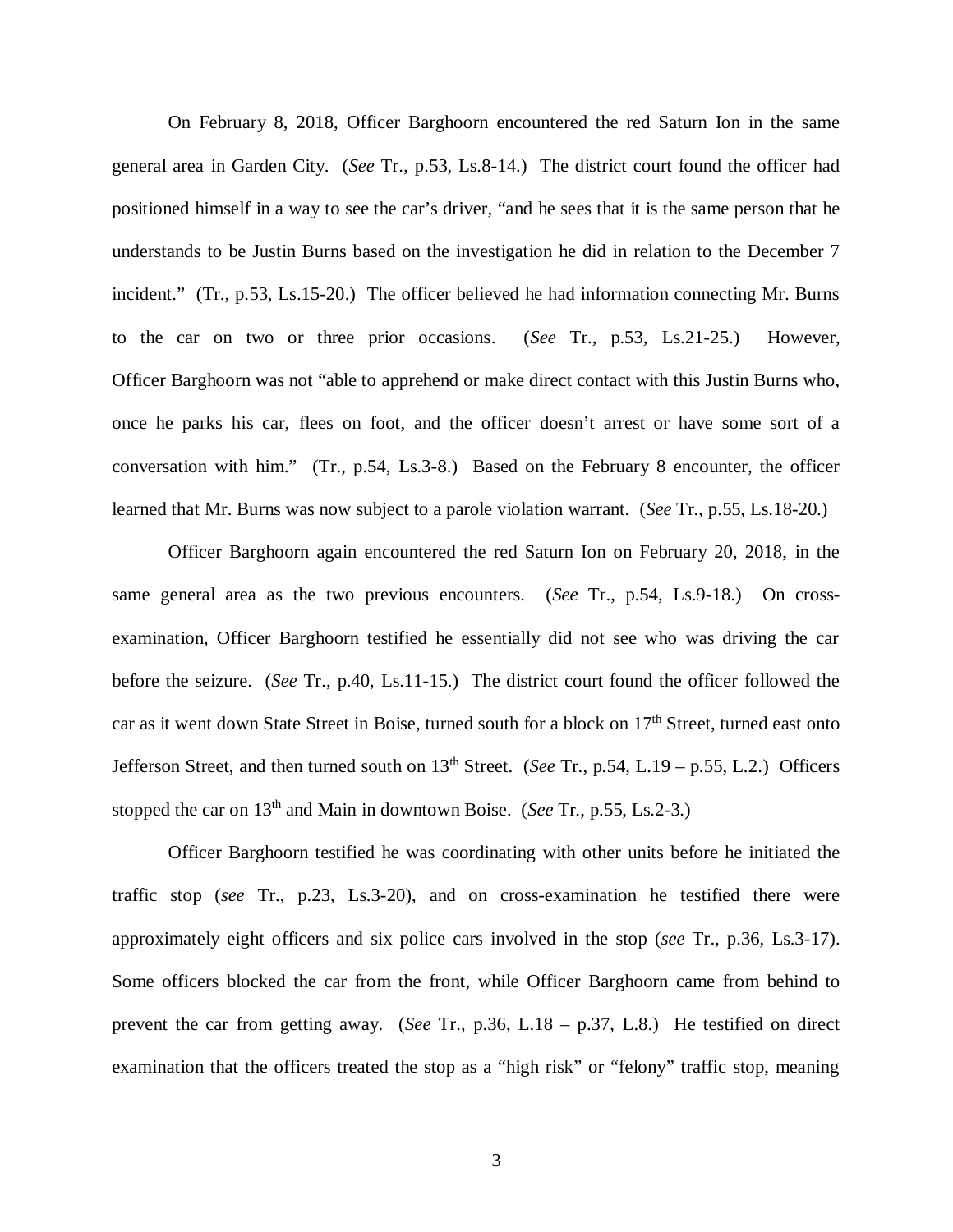the officers did not approach the car but hailed the driver from their vehicles. (*See* Tr., p.24, L.11 – p.25, L.7.) On cross-examination, Officer Barghoorn testified he had his Taser drawn, and other officers had drawn their guns. (*See* Tr., p.37, Ls.19-23.)

The district court determined, "the stop is based on the officer's belief that Justin Burns may be driving this vehicle as he had done on prior occasions, in December and February 8, according to the officers' investigations." (Tr., p.55, Ls.4-8.) The officer had not seen "on this occasion some traffic violation that justifies the stop." (*See* Tr., p.55, Ls.13-14.) However, Mr. Burns was not in the car: "The person in the vehicle was Keegan Stark." (Tr., p.56, Ls.8-9.)

The district court found, "the officer thinks he stopped Justin Burns at first. He eventually realizes that that's not the case, but that's not until a syringe has been revealed in plain view as one falls out of the car as the defendant is exiting the car." (Tr., p.60, L.24 – p.61, L.4.) Officer Barghoorn testified the driver was initially hesitant on following the officers' commands and refused to exit the car, and a syringe fell onto the road when he got out of the car. (*See* Tr., p.25, Ls.8-21.) The officer testified he became aware the driver was not Mr. Burns once he had detained Mr. Stark and found a driver's license for a Daniel Day. (*See* Tr., p.25, L.22 – p.26, L.11.) Mr. Stark did not identify himself at first, and responded when the officer referred to him as Mr. Day. (*See* Tr., p.26, Ls.6-14.) The officer eventually identified the driver as Mr. Stark. (*See* Tr., p.26, Ls.15-19.)

Officer Barghoorn testified that, in a search incident to arrest, he found drugs and drug paraphernalia on Mr. Stark's person. (*See* Tr., p.27, Ls.4-25.) At the time, Mr. Stark had waived his Fourth Amendment rights, in order to participate in drug court in unrelated matters, but the officer was not aware of the waiver. (*See* R., p.56; Tr., p.28, Ls.1-4.) Officers found additional drugs and drug paraphernalia in the car. (*See* R., pp.36, 46.)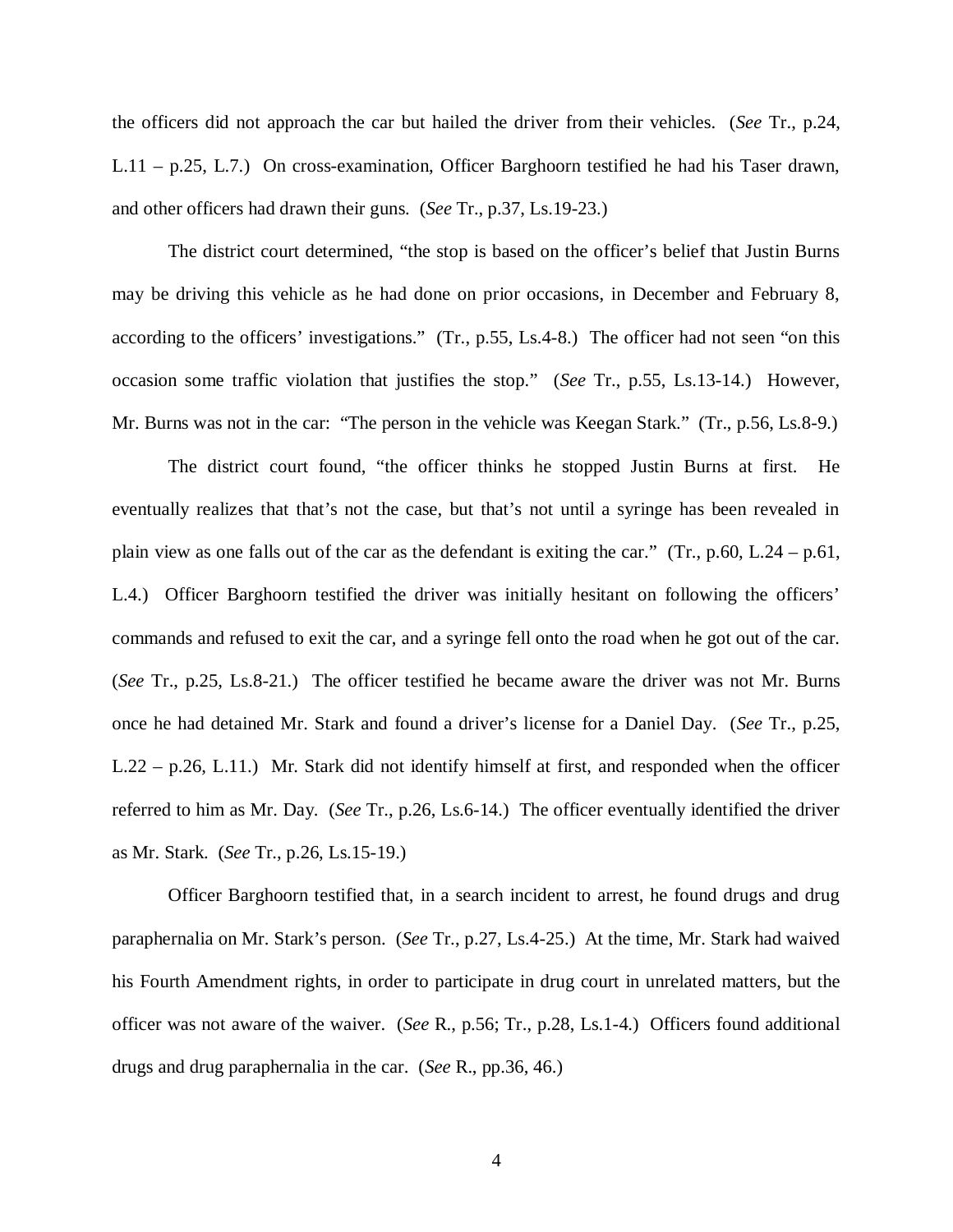The State charged Mr. Stark by Information with two counts of possession of a controlled substance, felony, I.C. § 37-2732(c), two counts of possession of a controlled substance, misdemeanor, I.C. § 37-2732(c), one count of possession of drug paraphernalia, misdemeanor, I.C. § 37-2734A, and one count of providing false information to law enforcement, misdemeanor, I.C. § 18-5413(2). (R., pp.27-29.) He entered a not guilty plea. (*See* R., p.32.)

Mr. Stark subsequently filed a Motion to Suppress. (R., pp.33-34.) In his Memorandum in Support of Motion to Suppress (R., pp.35-40), Mr. Stark discussed reasonable suspicion for a traffic stop, and indicated conduct falling within the broad range of normal driving behavior would not justify a traffic stop (*see* R., pp.37-38). Mr. Stark requested the district court "find that the seizure of the defendant was illegal and suppress all evidence and admissions/confessions discovered as a result of the seizure." (R., p.39.)

The State filed a State's Response and Supporting Brief in Opposition to Defendant's Motion to Suppress, arguing Mr. Stark did not have "standing" to assert a violation of his Fourth Amendment rights on account of his waiver, and Officer Barghoorn had reasonable, articulable suspicion to justify the traffic stop. (R., pp.42-53.) Mr. Stark filed a Supplemental Persuasive Authority in Support of Defendant's Motion to Suppress (R., pp.76-79), as well as a Defendant's Reply Memorandum to State's Response and Opposition to Motion to Suppress. (R., pp.91-95.)

The district court conducted a hearing on the motion to suppress, where Officer Barghoorn testified. (*See* Tr., p.5, L.4 – p.41, L.19.) The State agreed there was no warrant for the traffic stop, but reiterated its position that Mr. Stark did not have standing based on his Fourth Amendment waiver. (*See* Tr., p.6, L.21 – p.7, L.11.)

Mr. Stark asserted, "there must be some time element in these cases. The defendant should not be subject to eight officers, four to five police vehicles, a taser, and a gun being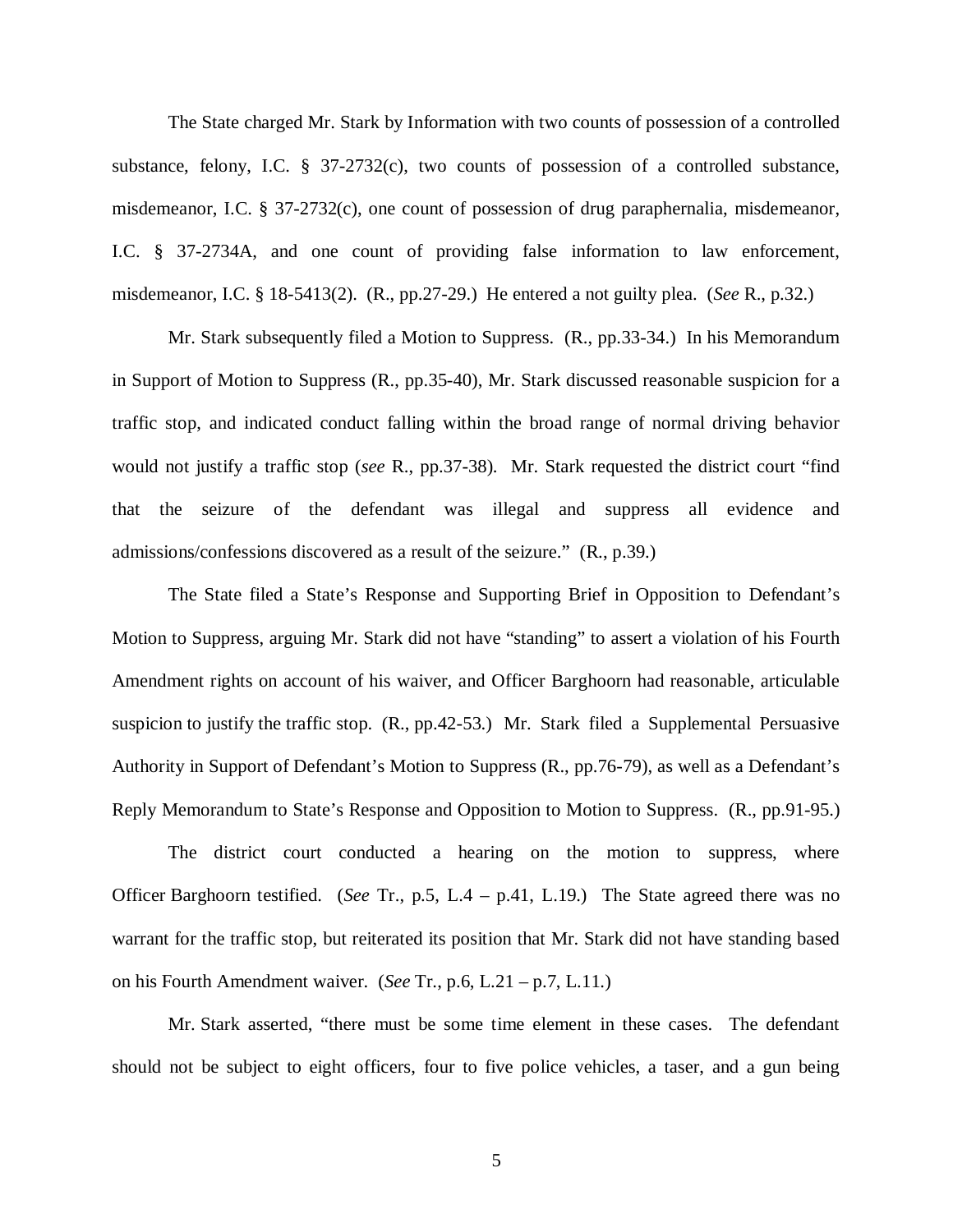pointed at him because he happened to be driving the vehicle." (Tr., p.43, Ls.12-16.) He further asserted: "And you cannot be seized by numerous police officers, have guns pointed at you, et cetera, based on this officer's, we would call, baseless suspicions or just hunches." (Tr., p.46, Ls.14-18.)

From the bench, the district court ruled Mr. Stark would be able to challenge the seizure despite the Fourth Amendment waiver, because the officers did not know about the waiver at the time. (*See* Tr., p.46, L.20 – p.50, L.24.) The district court accordingly addressed "the merits of his argument that this seizure was illegal, and that as a result, the resulting evidence found following the seizure ought to be suppressed." (*See* Tr., p.50, L.25 – p.51, L.4.) The district court framed the issue as, "the stop here, the legality of it, rises and falls with whether the officer had a reasonable articulable suspicion that Justin Burns was in this vehicle on this occasion . . . ." (Tr., p.55, Ls.9-12; *see* Tr., p.56, Ls.4-8.)

The district court determined Officer Barghoorn "did develop a clearly reasonable basis for concluding that Justin Burns had been in possession of or driving the vehicle on December 6 at least, possibly also on December 7, and then on February 8." (Tr., p.56, Ls.11-19.) According to the district court, "So the officer can connect the defendant—not the defendant, Justin Burns to the vehicle on that occasion, and he knows this is the same vehicle. He knows that Justin Burns is validly subject to a stop based on an outstanding warrant; potentially also to further investigate the criminal matters occurring on December 7." (Tr., p.56, L.20 – p.57, L.1.)

The district court then determined *State v. Hedgecock*, 147 Idaho 580 (Ct. App. 2009), was "the best case here, the most analogous case we have that I could find, we could find in the Idaho system." (*See* Tr., p.57, Ls.2-6.) The district court discussed the facts of *Hedgecock*, as well as the Idaho Court of Appeals' holding there was reasonable, articulable suspicion that the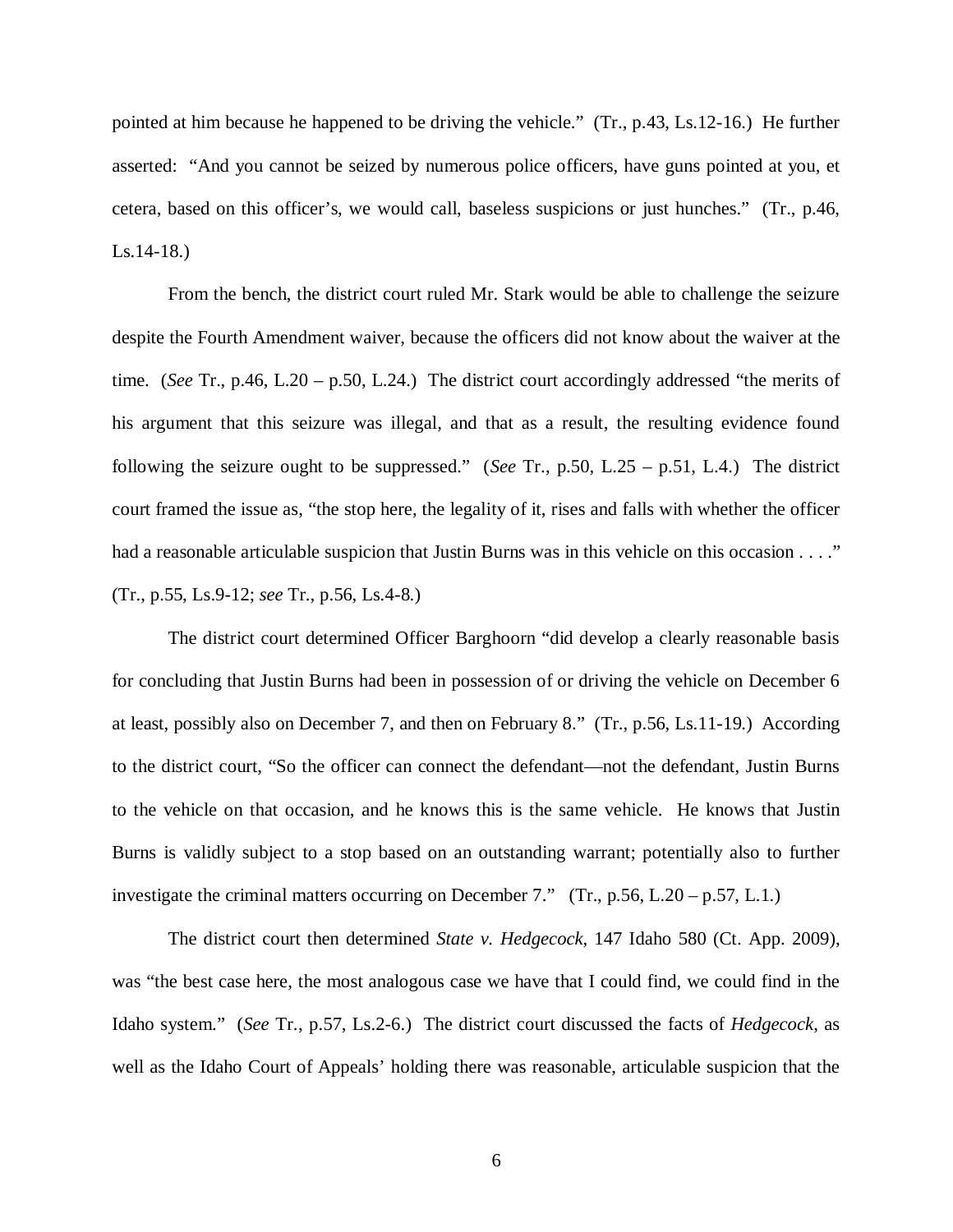*Hedgecock* defendant was in a vehicle because the defendant had been in the vehicle more than a week earlier, the vehicle was outside the defendant's apartment, and the officers saw the vehicle appear to take note of the officers and then leave. (*See* Tr., p.57, L.7 – p.58, L.22.) The district court thought the situation here was "fairly similar." (*See* Tr., p.58, L.25 – p.59, L.1.)

The district court next mentioned "these two prior occasions that are about two months apart, February 6 and—excuse me, February 8, 2018, December 6, 2017, where the defendant [sic] can clearly be placed inside the vehicle; possibly also on December 7." (Tr., p.59, Ls.1-6.) The district court stated, "And so there is a connection between the defendant [sic] and the vehicle, the fact that they're two months apart." (Tr., p.59, Ls.7-9.) The February 20 encounter "is another 12 days later, is all the more reason I think to think that the defendant—or excuse me, not the defendant, that Justin Burns is inside the vehicle on this occasion. After all, he evidently was inside it on two prior occasions, a couple of months apart, and not entirely dissimilarly from *Hedgecock*." (*See* Tr., p.59, Ls.9-17.)

Additionally, the district court stated, "There's some driving behavior here that while not unlawful, might be thought to be consistent with some level of concern about the officer in the areas." (Tr., p.59, Ls.18-21.) The district court determined, "the vehicle here doesn't drive unlawfully but it does take some turns on its route from where the officer first observed it to where the stop happened that might be viewed as being consistent, if nothing else, with trying to see if the officer will continue to follow after the turns are made." (Tr., p.59, L.21 – p.60, L.2.) The district court thought that because Mr. Stark, "who turned out to be driving the car, certainly didn't take the most direct [route] between where he first entered State Street and the place at which he was stopped on  $13<sup>th</sup>$  and Main. There was an extraneous turn or two on the route to that location."  $(Tr., p.60, Ls.3-8.)$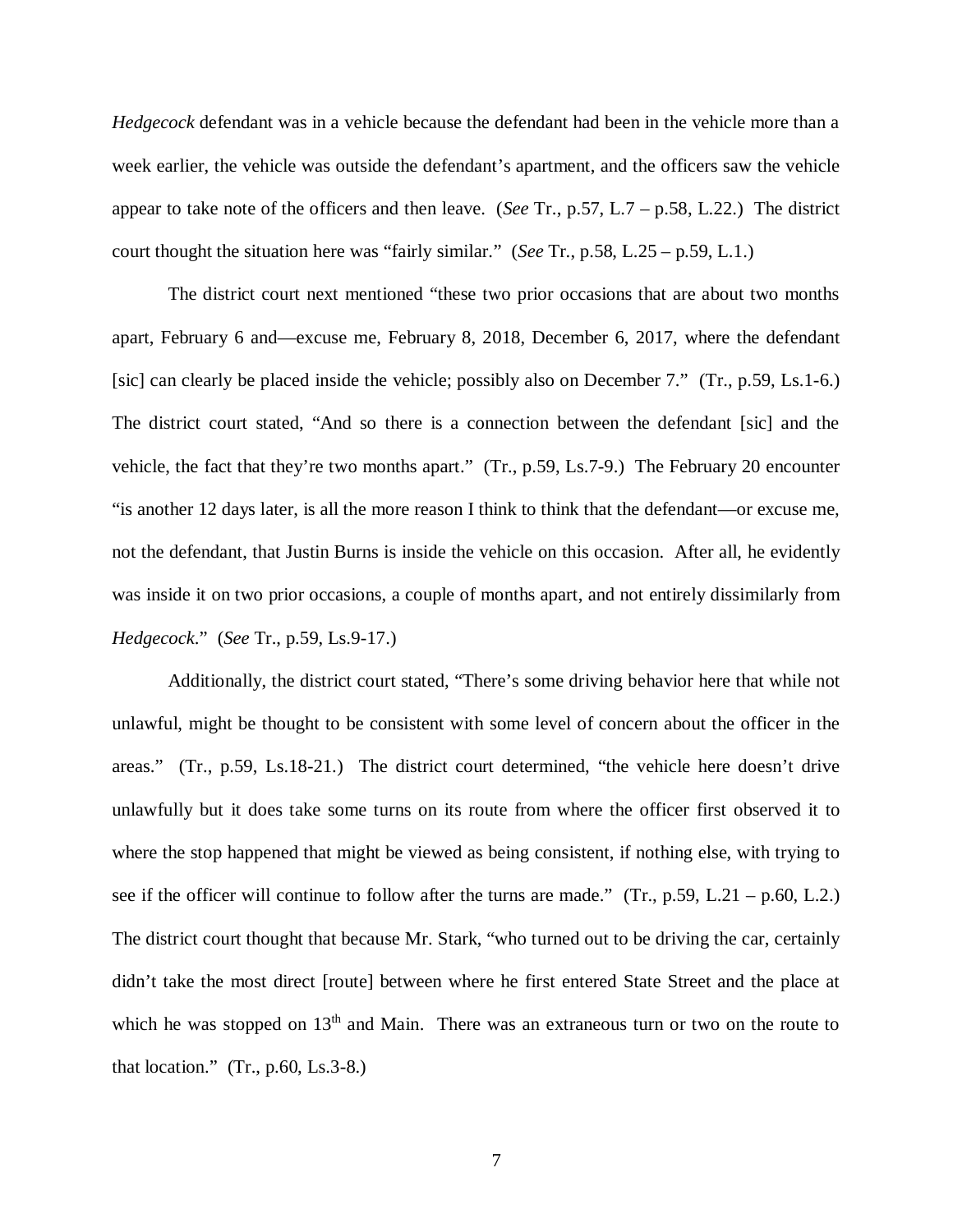The district court determined, "So all of this together I think suggests to me that as in *Hedgecock*, the officer had a reasonable articulable suspicion that Justin Burns was inside this vehicle." (Tr., p.60, Ls.9-12.) Per the district court, Officer Barghoorn "plainly had a reasonable and articulable suspicion that Justin Burns was subject to an outstanding warrant, also a reasonabl[e] articulable suspicion that Justin Burns had committed a crime of eluding and/or drug offenses back on December 7." (Tr., p.60, Ls.12-17.) The district court determined: "So all of these things together it seems to me justified the stop at the outset. That's really what the defense motion challenges is the legality of the stop at the outset. That challenge fails. There was reasonable articulable suspicion justifying the stop." (Tr., p.60, Ls.18-23.)

Officer Barghoorn eventually realized he had not stopped Mr. Burns, but by that time a syringe had fallen out of the car as Mr. Stark was getting out. (*See* Tr., p.60, L.24 – p.61, L.4.) Because the officer knew about the methamphetamine syringe from the December 7 encounter, the district court determined the officer "has a reasonable articulable suspicion of drug activity, and the investigation can proceed from there." (*See* Tr., p.61, Ls.5-11.) The district court denied Mr. Stark's motion to suppress. (Tr., p.61, Ls.12-13.)

Pursuant to a conditional plea agreement preserving his right to appeal the denial of the motion to suppress, Mr. Stark agreed to plead guilty to amended charges of one count of felony possession of a controlled substance and one count of misdemeanor providing false information to law enforcement. (*See* R., pp.96-97, 103-12, 115-17.) The district court accepted Mr. Stark's guilty plea. (*See* R., p.97.) The district court imposed, for possession of a controlled substance, a unified sentence of five years, with one and one-half years fixed. (R., pp.121-24.)

Mr. Stark filed a Notice of Appeal timely from the district court's Judgment of Conviction and Commitment. (R., pp.125-28.)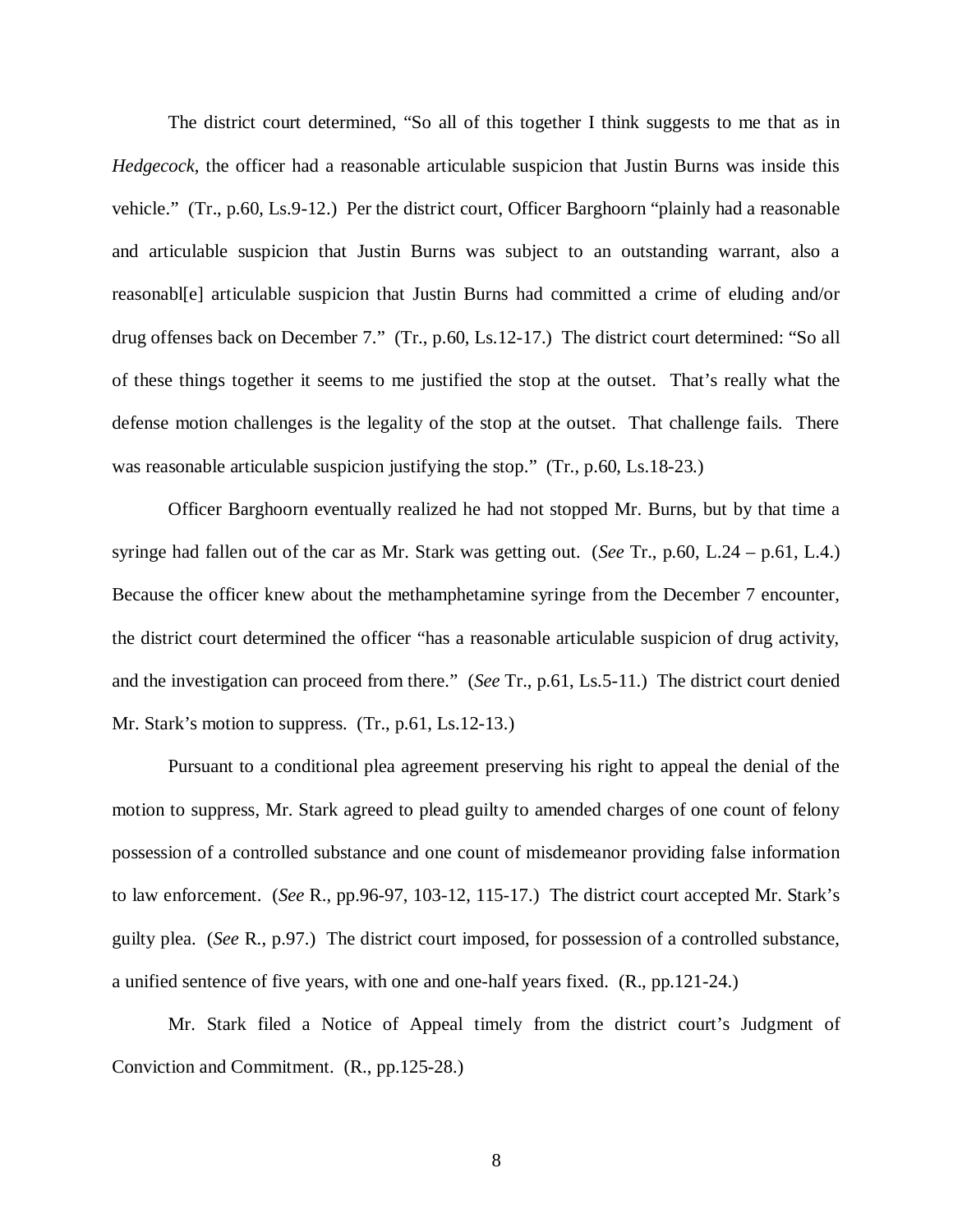# ISSUE

Did the district court err when it denied Mr. Stark's motion to suppress, because the officers did not have reasonable, articulable suspicion that he in particular had been engaged in criminal activity?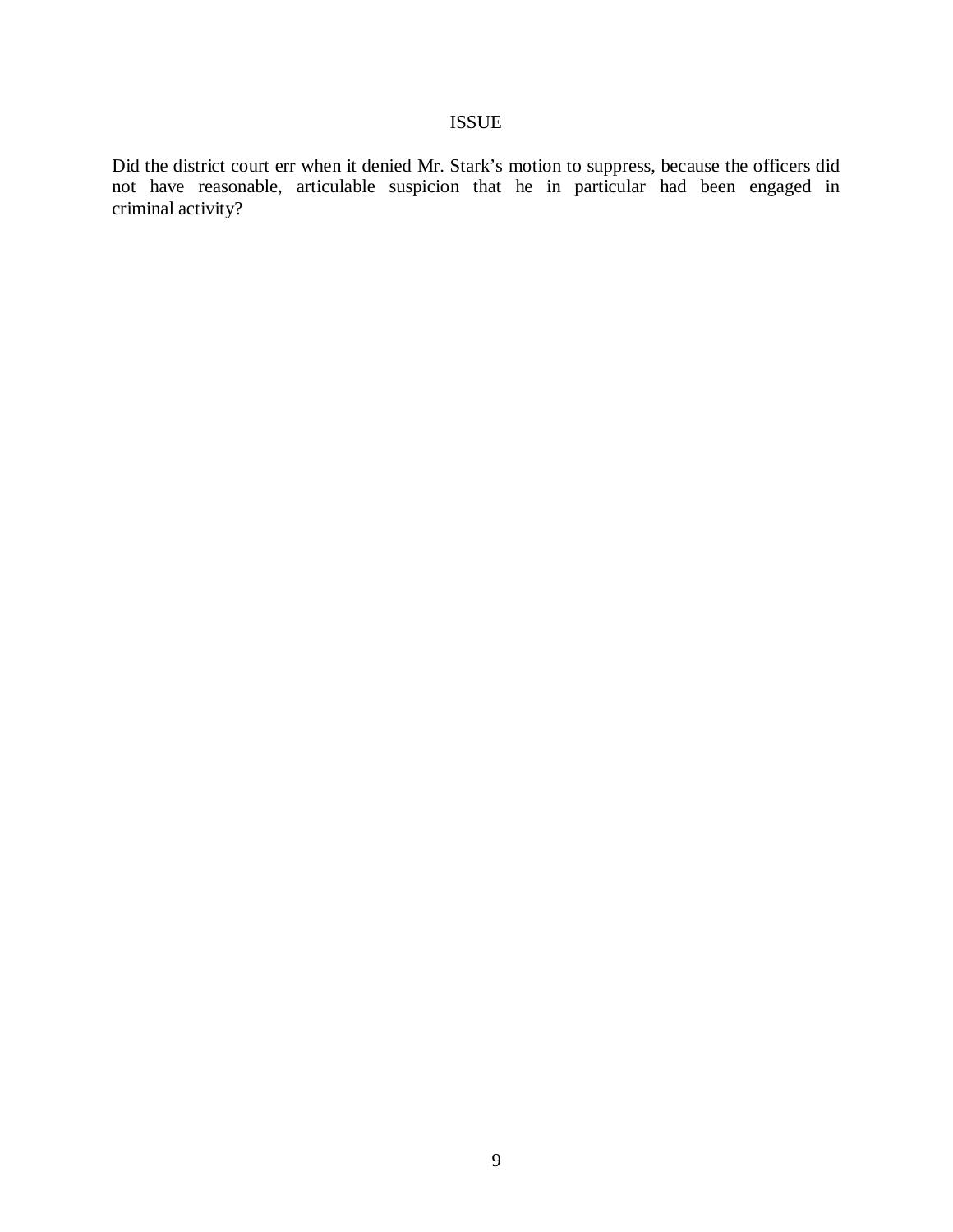#### ARGUMENT

## The District Court Erred When It Denied Mr. Stark's Motion To Suppress, Because The Officers Did Not Have Reasonable, Articulable Suspicion That He In Particular Had Been Engaged In Criminal Activity

#### A. Introduction

Mr. Stark asserts the district court erred when it denied his motion to suppress, because the officers did not have reasonable, articulable suspicion that he in particular had been engaged in criminal activity. Under the totality of the circumstances here, the officers did not have a particularized and objective basis for suspecting Mr. Stark—the particular person actually stopped—of criminal activity. Thus, the officers did not have reasonable, articulable suspicion to justify the traffic stop of Mr. Stark. Without an applicable exception to the warrant requirement, the traffic stop as a warrantless seizure was unlawful. Thus, the district court should have granted Mr. Stark's motion to suppress the evidence discovered as a result of the illegal warrantless seizure.

#### B. Standard Of Review And Applicable Law

"When this Court reviews a district court's order granting or denying a motion to suppress, the standard of review is bifurcated. The Court will accept the trial court's findings of fact unless they are clearly erroneous, but may freely review the trial court's application of constitutional principles in light of the facts found." *State v. Skurlock*, 150 Idaho 404, 405 (2011) (citation omitted).

"The Fourth Amendment of the U.S. Constitution and article I, section 17 of the Idaho Constitution each forbid unreasonable searches and seizures." *State v. Hansen*, 151 Idaho 342, 346 (2011). "Searches and seizures without a valid warrant are presumptively unreasonable and, therefore, illegal, unless they come within a recognized exception to the warrant requirement."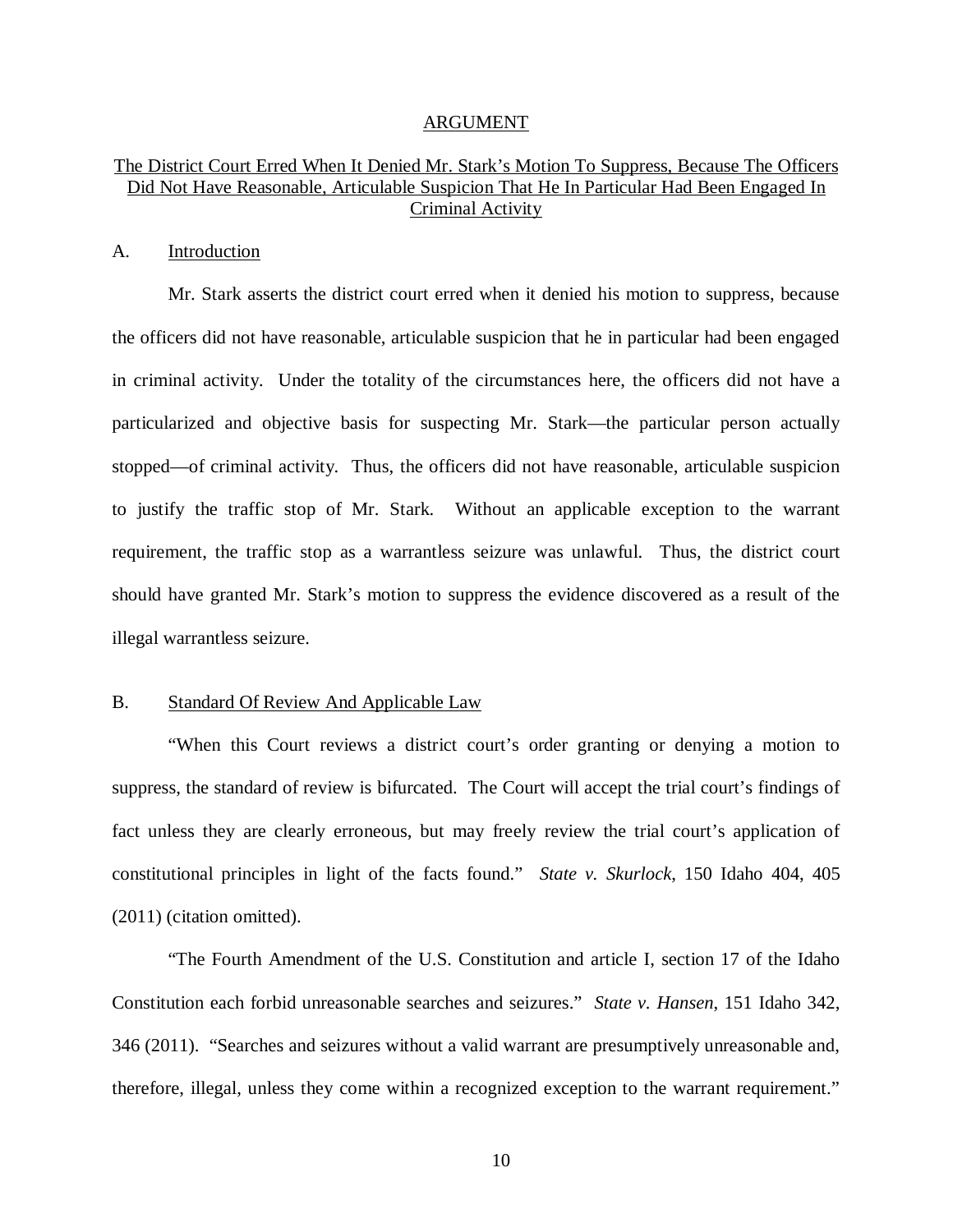*State v. Nunez*, 138 Idaho 636, 640 (2003). "When a warrantless search or seizure is challenged by the defendant, the State bears the burden to show that a recognized exception to the warrant requirement is applicable." *Halen v. State*, 136 Idaho 829, 833 (2002). Under the "exclusionary rule," all evidence obtained by searches and seizures in violation of the Fourth Amendment is usually, by that same authority, inadmissible in a state court. *State v. Frederick*, 149 Idaho 509, 515 (2010).

A traffic stop is a seizure of the vehicle occupants and is therefore subject to the Fourth Amendment prohibition against unreasonable searches and seizures. *Delaware v. Prouse*, 440 U.S. 648, 653 (1979); *State v. Henage*, 143 Idaho 655, 658 (2007). Without a warrant, limited investigatory detentions are permissible when justified by an officer's reasonable, articulable suspicion that a person has committed, or is about to commit, a crime. *See State v. Fuller*, 163 Idaho 585, 588 (2018). "As such, two possible justifications for a traffic stop exist: (1) the officer has a reasonable, articulable suspicion that the driver has committed an offense, such as a traffic offense, or (2) the officer has a reasonable, articulable suspicion that the driver is engaged in other criminal activity, such as driving under the influence." *Id.* (citing *State v. Neal*, 159 Idaho 439, 442 (2015)). "Reasonable suspicion must be based on specific, articulable facts and the rational inferences that can be drawn from those facts." *Id.* (internal quotation marks omitted). "Reasonable suspicion requires more than a mere hunch or inchoate and unparticularized suspicion." *Id.* (internal quotation marks omitted).

As the United States Supreme Court held in *United States v. Cortez*, 449 U.S. 411 (1981): "the totality of the circumstances—the whole picture—must be taken into account. Based upon that whole picture the detaining officers must have a particularized and objective basis for suspecting the particular person stopped of criminal activity." *Cortez*, 449 U.S. at 417-18. The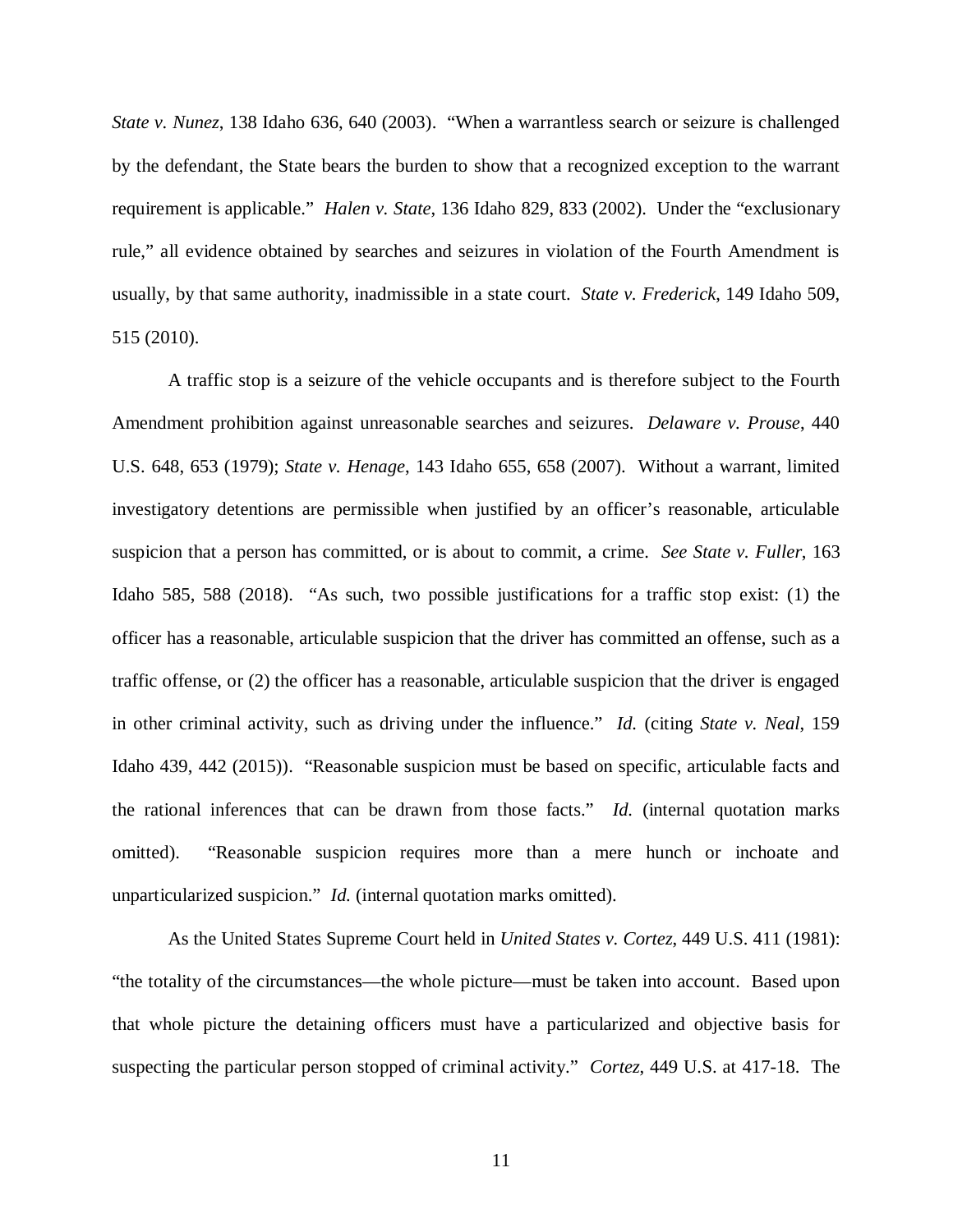assessment of the whole picture "must be based upon all the circumstances," and the process "must raise a suspicion that the particular individual being stopped is engaged in wrongdoing." *Id.* at 418.

### C. The Officers Did Not Have A Particularized And Objective Basis For Suspecting Mr. Stark Of Criminal Activity

Mr. Stark asserts the officers, taking into account the totality of the circumstances here, did not have a particularized and objective basis for suspecting him of criminal activity. Thus, the officers did not have reasonable, articulable suspicion to justify the traffic stop of Mr. Stark.

As discussed above, the district court determined reasonable, articulable suspicion justified the traffic stop of Mr. Stark, because the officers had reasonable, articulable suspicion that Mr. Burns was inside the car, subject to an outstanding warrant, and had committed a crime. (*See* Tr., p.60, Ls.9-23.) The district court also framed the issue as, "the stop here, the legality of it, rises and falls with whether the officer had a reasonable articulable suspicion that Justin Burns was in this vehicle on this occasion . . . . " (Tr., p.55, Ls.9-12; *see* Tr., p.56, Ls.4-8.) By focusing on Mr. Burns, rather than the person actually stopped—Mr. Stark—the district court's characterization of the issue and resulting determination were fatally flawed.

 "[T]he Fourth Amendment protects people, not places." *Katz v. United States*, 389 U.S. 347, 351 (1967); *State v. Pruss*, 145 Idaho 623, 626 (2008). The real issue here is whether the officers had a particularized and objective basis for suspecting Mr. Stark of criminal activity. *See Cortez*, 449 U.S. at 417-18.

The officers did not have a particularized and objective basis for suspecting Mr. Stark of criminal activity. At the time of the traffic stop, the officers did indeed know Mr. Burns had driven the car before, he had an outstanding parole violation warrant, and he had potentially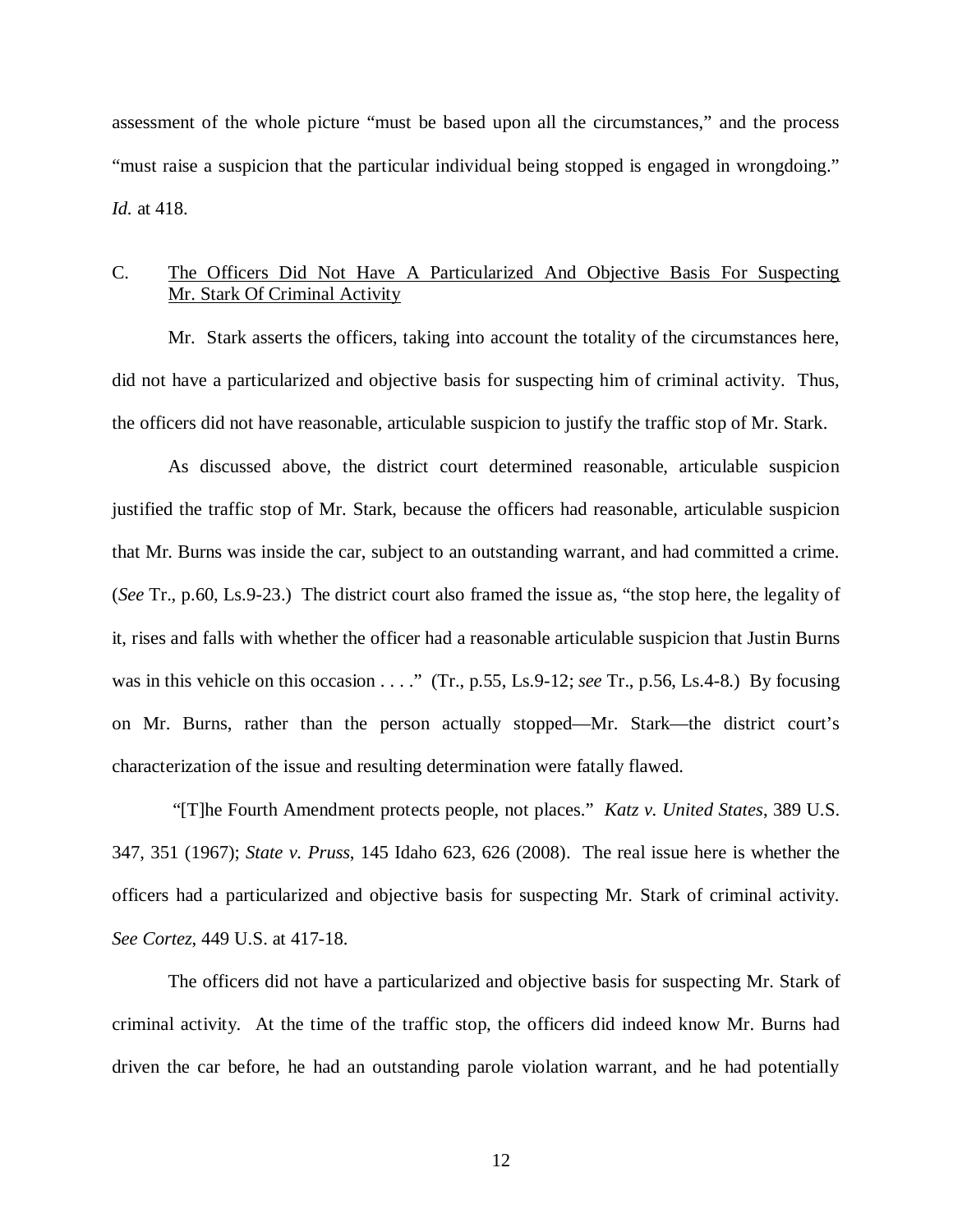committed criminal activity. (*See* Tr., p.51, L.8 – p.52, L.23, p.53, Ls.15-20, p.55, Ls.18-22.) However, "the totality of the circumstances—the whole picture—must be taken into account." *See Cortez*, 449 U.S. at 418.

The whole picture includes the fact that the car had been released to one of the registered owners, who was not Mr. Burns or Mr. Stark, following the December 7 encounter. (*See* Tr., p.19, Ls.11-18.) Moreover, while Officer Barghoorn had actually seen Mr. Burns driving the car in the February 8 encounter (*see* Tr., p.53, Ls.15-20), he did not see who was driving the car on February 20 before initiating the traffic stop (*see* Tr., p.40, Ls.11-15). The traffic stop happened some twelve days after the officer saw Mr. Burns driving the car. (*See* Tr., p.54, Ls.9- 13.) Thus, it was plausible that someone else, not Mr. Burns, was driving. *See State v. Cerino*, 141 Idaho 736, 738 (Ct. App. 2005) ("[N]othing but the driver's gender 'matched' the officer's information about Cerino. In these circumstances there was little basis to infer that the male registrant [Cerino] was driving; it was as plausible and perhaps more likely, that the driver was someone else.").

The totality of the circumstances also includes that Officer Barghoorn did not see the car's driver commit any traffic violations on the day of the traffic stop. (*See* Tr., p.55, Ls.13-14.) The district court determined Mr. Stark's driving, "while not unlawful, might be thought to be consistent with some level of concern," because the car took some turns "that might be viewed as being consistent . . . with trying to see if the officer will continue to follow after the turns are made," and Mr. Stark "certainly didn't take the most direct [route]" between State Street and 13<sup>th</sup> and Main. (*See* Tr., p.59, L.18 – p.60, L.8.)

However, as in *State v. Emory*, 119 Idaho 661 (Ct. App. 1991), "The evidence adduced by the officer could just as easily be explained as conduct falling within the broad range of what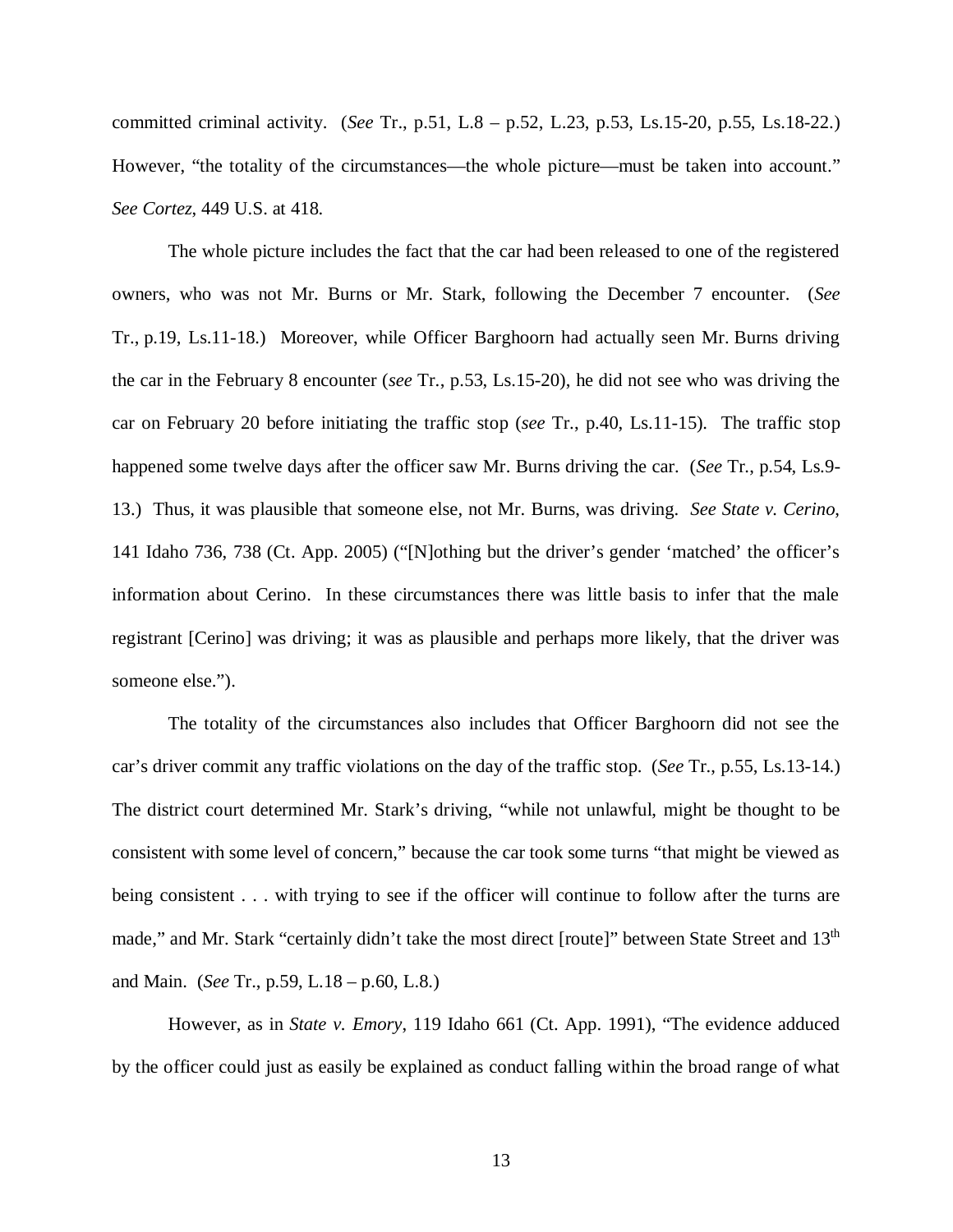can be described as normal driving behavior." *See id.* at 664. The inferences made by the district court "must still be evaluated against the backdrop of everyday driving experience." *See id.* Here, it is self-evident that drivers navigating the streets of downtown Boise may make "extraneous" turns as opposed to following the most-direct route, depending on traffic and other road conditions. Conversely, Officer Barghoorn was aware that the car on December 7, with Mr. Burns as the ostensible driver, got away from him by speeding away and going into the wrong lane of travel. (*See* Tr., p.51, Ls.13-16.)

In sum, the objective facts here did not support reasonable, articulable suspicion particularized and specific to Mr. Stark. While the officers knew about Mr. Burns, they had also last seen Mr. Burns drive the car, which belonged to someone else, twelve days before the traffic stop. The officers also did not know who was driving the car at the time of the traffic stop, nor had they seen the car's driver commit any traffic violations that day. Under the totality of the circumstances here, the officers did not have a particularized and objective basis for suspecting Mr. Stark—the particular person actually stopped—of criminal activity. *See Cortez*, 449 U.S. at 417-18. The whole picture did not raise a suspicion that Mr. Stark in particular had been engaged in wrongdoing. *See id.* at 418. Thus, the officers did not have reasonable, articulable suspicion to justify the traffic stop of Mr. Stark.

The district court relied upon *State v. Hedgecock*, 147 Idaho 580 (Ct. App. 2009) (*see* Tr., p.57, L.2 – p.60, L.17), but *Hedgecock* is readily distinguishable from the present case because the person actually stopped inside the vehicle was the same person for which the police had reasonable suspicion. In *Hedgecock*, officers including the defendant's probation officer were investigating suspicious items at the defendant's apartment when they saw a vehicle pull up to a stop sign nearby. *See Hedgecock*, 147 Idaho at 582. An officer indicated it was the same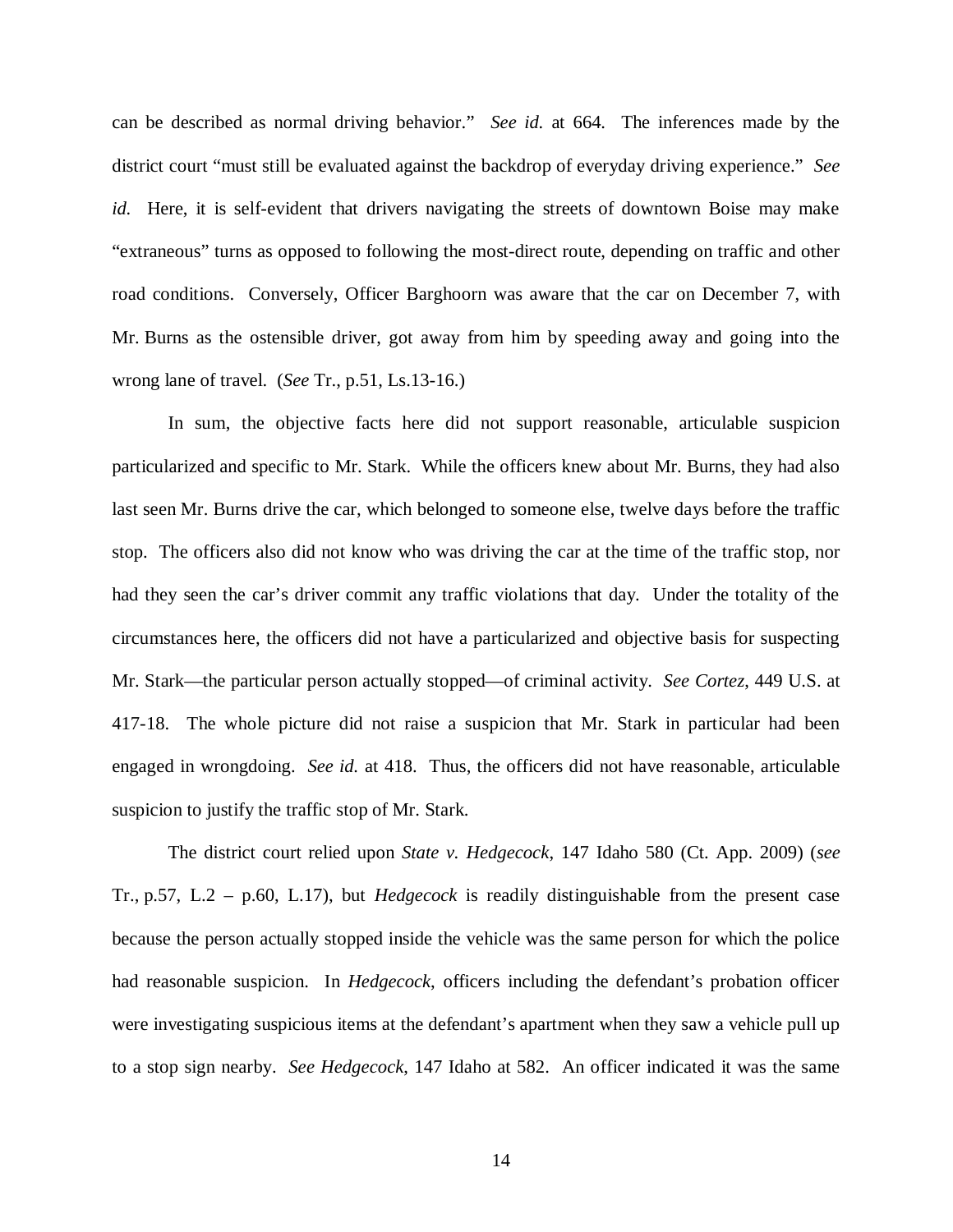vehicle he had stopped about a week before with the defendant inside. *See id.* The vehicle paused briefly, the occupants looked towards the officers, and then the vehicle accelerated quickly away. *See id.* The probation officer directed other officers to stop the vehicle to determine if the defendant was inside, check the vehicle, and detain the defendant until the probation officer arrived. *See id.* Those officers stopped the vehicle, with the defendant inside, and found what they believed to be counterfeit money in the area where the defendant had been sitting. *See id.*

On appeal from the denial of his motion to suppress, the defendant in *Hedgecock* asserted the officers "did not possess reasonable, articulable suspicion to stop the vehicle because they had only a 'hunch' that he was even inside the vehicle." *See id.* at 583. The Idaho Court of Appeals explained the probation officer knew the defendant was under supervision, and had found incriminating evidence. *See id.* Thus, the probation officer "had reasonable suspicion that Hedgecock was still engaged in criminal activity—a fact that became more significant when the officers watched a vehicle in which Hedgecock had been a passenger more than a week earlier, pull to the stop sign approximately fifty yards from the residence." *Id.* The officers saw the vehicle's occupants look towards them and then accelerate away from the scene. *See id.* "Thus, while at the time of the stop, the officers had not yet definitively determined that Hedgecock was a passenger, they did have reasonable suspicion, given the totality of the circumstances, that he was inside." *Id.* The *Hedgecock* Court held, "Under Fourth Amendment strictures, the officers lawfully detained the vehicle in which Hedgecock was a passenger." *Id.*

The district court's determination that this case is analogous to *Hedgecock* (*see* Tr., p.57, Ls.2-6), collapses upon comparison of the respective circumstances. In *Hedgecock*, the officers had reasonable suspicion that the defendant had engaged in criminal activity and was in the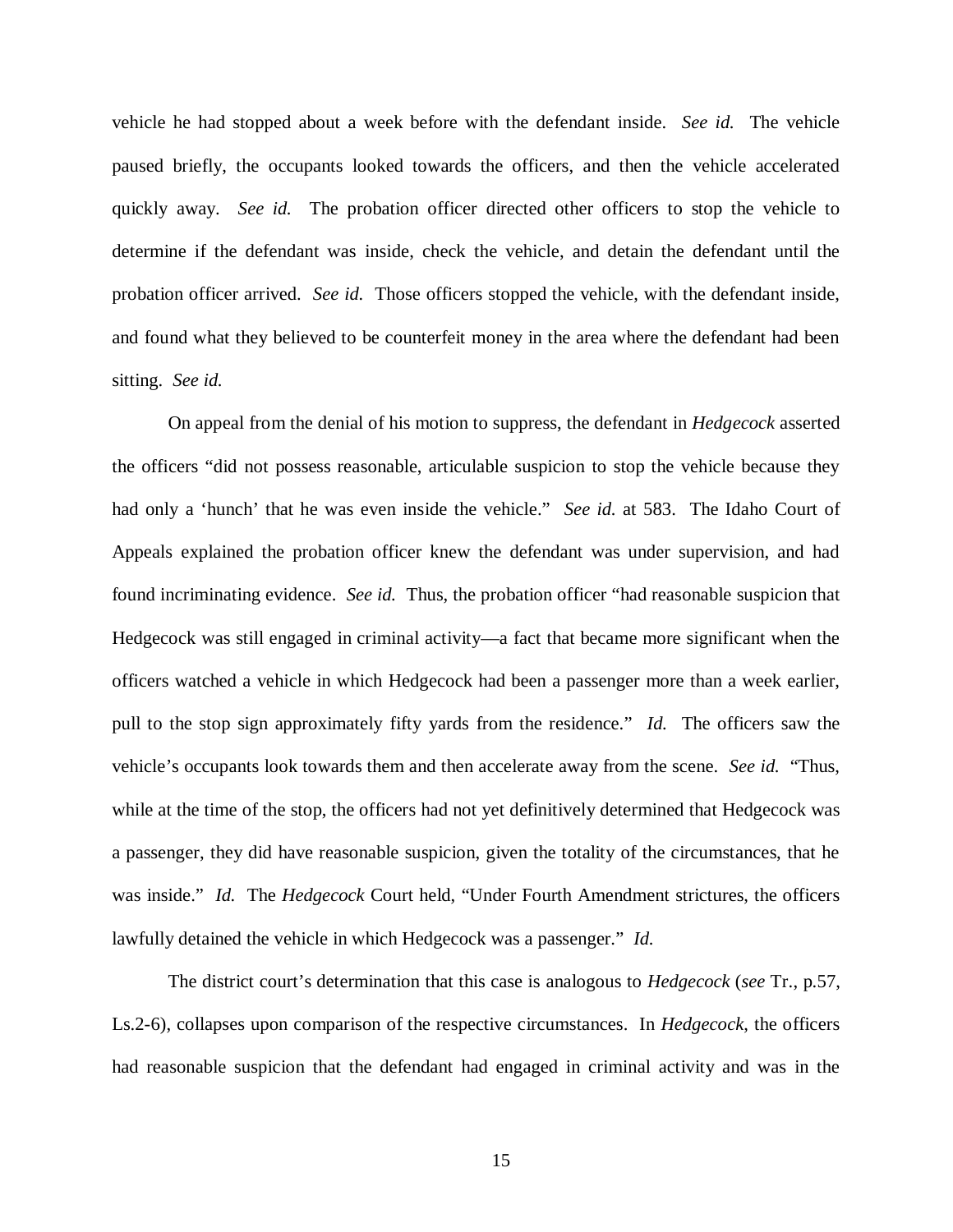vehicle at issue, and the defendant was the particular person stopped. *See Hedgecock*, 147 at 583. In the instant case, the person for which the police had reasonable suspicion was not the particular person stopped. (*See* Tr., p.56, Ls.3-9.) *Hedgecock* does not stand for the proposition that officers, having reasonable suspicion to believe one person has committed criminal activity, would thereby have reasonable suspicion to stop a second person found in a car the first person had been seen driving weeks prior. Contrary to the district court's determination, *Hedgecock* is not analogous to the instant case and does not control here.<sup>[2](#page-19-0)</sup>

The district court erred when it denied Mr. Stark's motion to suppress, because the officers did not have reasonable, articulable suspicion that he in particular had been engaged in criminal activity. The officers did not have reasonable, articulable suspicion to justify the traffic stop of Mr. Stark. Without an applicable exception to the warrant requirement, the traffic stop as a warrantless seizure was unlawful. *See Nunez*, 138 Idaho at 640. Thus, Mr. Stark's motion to suppress the evidence discovered as a result of the illegal warrantless seizure should have been granted. *See Frederick*, 149 Idaho at 515.

<span id="page-19-0"></span><sup>2</sup> While the district court did not expressly rely upon *State v. Gascon*, 119 Idaho 932 (1991), the State discussed *Gascon* in its response to the motion to suppress. (*See* R., pp.50-51.) *Gascon* is distinguishable from the instant case, because it involved a police roadblock set up immediately after a bank robbery. *See Gascon*, 119 Idaho at 932-33. The police in *Gascon* had a description of the bank robber, and set up a roadblock at a likely place of escape. *See id.* at 934. As the defendant's car approached the roadblock, an officer saw the defendant lean over to the passenger side of the car at least twice and disappear from sight at least once. *See id.* The Idaho Supreme Court in *Gascon* held, "In light of the circumstances, the moves of the driver were aptly characterized as suspicious and gave rise to a reasonable and articulable suspicion that Gascon could have been involved in the robbery and that he could have been armed and dangerous." *Id.*

Unlike *Gascon*, the present case does not involve a roadblock or measures taken by the police immediately after reported criminal activity. Rather, twelve days elapsed between Officer Barghoorn seeing Mr. Burns drive the car and the traffic stop of Mr. Stark. Further, Mr. Stark did not engage in any suspicious moves, for his driving was within the broad range of normal driving behavior for downtown Boise.